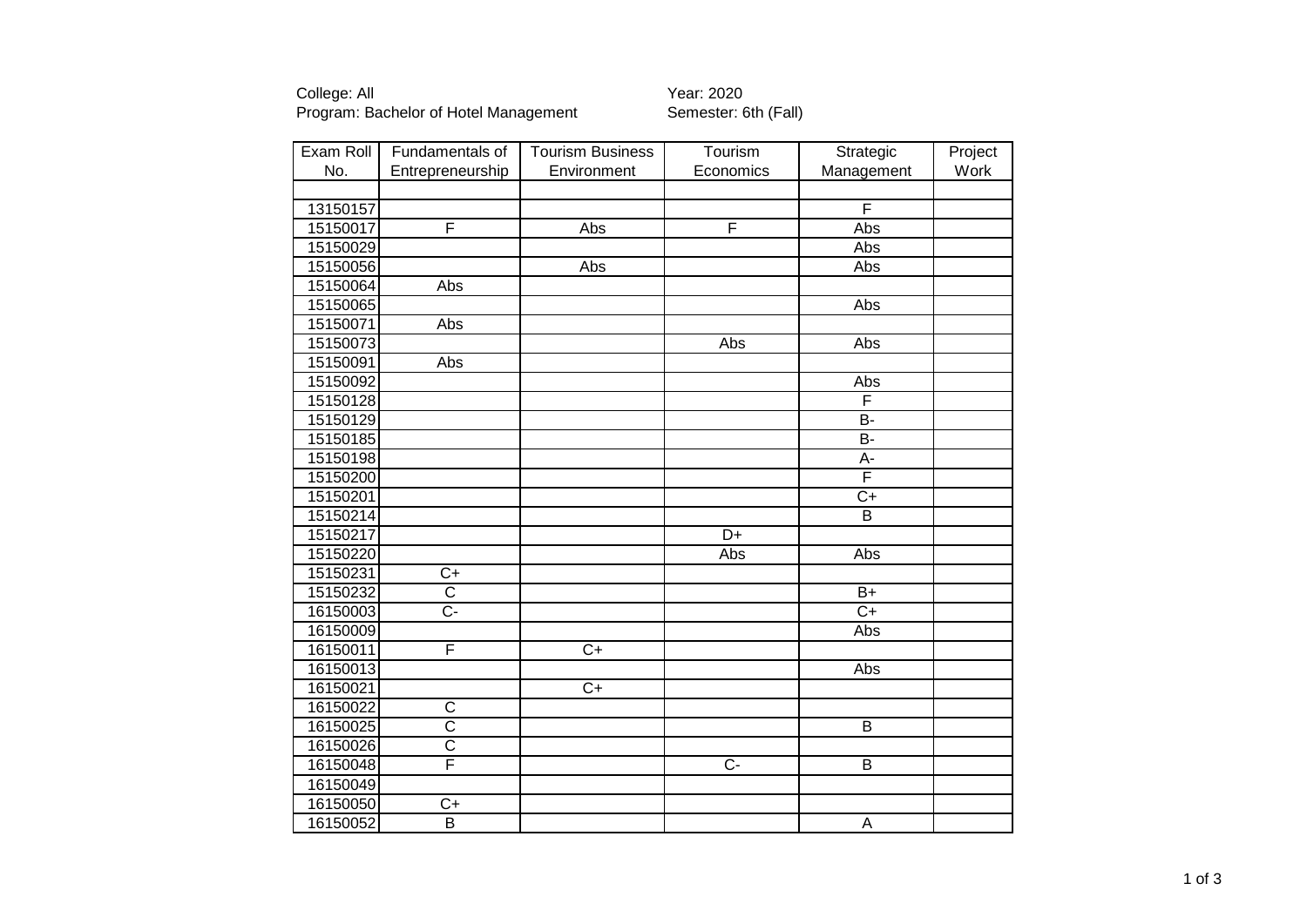College: All<br>Program: Bachelor of Hotel Management Semester: 6th (Fall) Program: Bachelor of Hotel Management

| Exam Roll | Fundamentals of       | <b>Tourism Business</b> | Tourism        | Strategic             | Project |
|-----------|-----------------------|-------------------------|----------------|-----------------------|---------|
| No.       | Entrepreneurship      | Environment             | Economics      | Management            | Work    |
|           |                       |                         |                |                       |         |
| 16150053  | B-                    |                         |                | $\overline{C+}$       |         |
| 16150054  | $B -$                 |                         |                | A-                    |         |
| 16150055  |                       |                         | F              |                       |         |
| 16150057  |                       |                         |                | A-                    |         |
| 16150063  |                       |                         |                |                       |         |
| 16150064  |                       |                         |                | $\overline{B+}$       |         |
| 16150075  | F                     | $\overline{\text{c}}$   |                | $\overline{F}$        |         |
| 16150082  |                       |                         |                |                       |         |
| 16150083  | F                     |                         |                |                       |         |
| 16150084  |                       |                         |                | A                     |         |
| 16150088  |                       |                         |                | $\overline{B}$        |         |
| 16150090  |                       |                         |                | $\overline{B}$        |         |
| 16150091  | $\overline{\text{c}}$ | $\overline{C+}$         |                | B-                    |         |
| 16150093  | Abs                   |                         |                | Abs                   |         |
| 16150095  | $\overline{B}$        |                         |                | A-                    |         |
| 16150096  |                       | $\overline{C+}$         |                | $B+$                  |         |
| 16150102  |                       |                         |                | $\overline{C+}$       |         |
| 16150115  |                       |                         |                | $\overline{B}$        |         |
| 16150119  | $\mathsf{C}$          | $\overline{B}$          | $\overline{C}$ | $C+$                  |         |
| 16150126  |                       |                         |                | A                     |         |
| 16150128  |                       |                         | $\overline{C}$ | $\overline{C+}$       |         |
| 16150130  |                       |                         |                |                       |         |
| 16150133  |                       |                         |                | A                     |         |
| 16150147  | <b>B-</b>             |                         |                |                       |         |
| 16150149  |                       |                         |                | Abs                   |         |
| 16150149  | Abs                   |                         |                |                       |         |
| 16150153  |                       |                         | D+             |                       |         |
| 16150161  |                       |                         |                | A                     |         |
| 16150168  |                       |                         |                | F                     |         |
| 16150169  |                       |                         |                | $\overline{B}$        |         |
| 16150170  |                       |                         |                | A-                    |         |
| 16150185  |                       |                         |                | Abs                   |         |
| 16150186  |                       |                         |                | $\overline{\text{c}}$ |         |